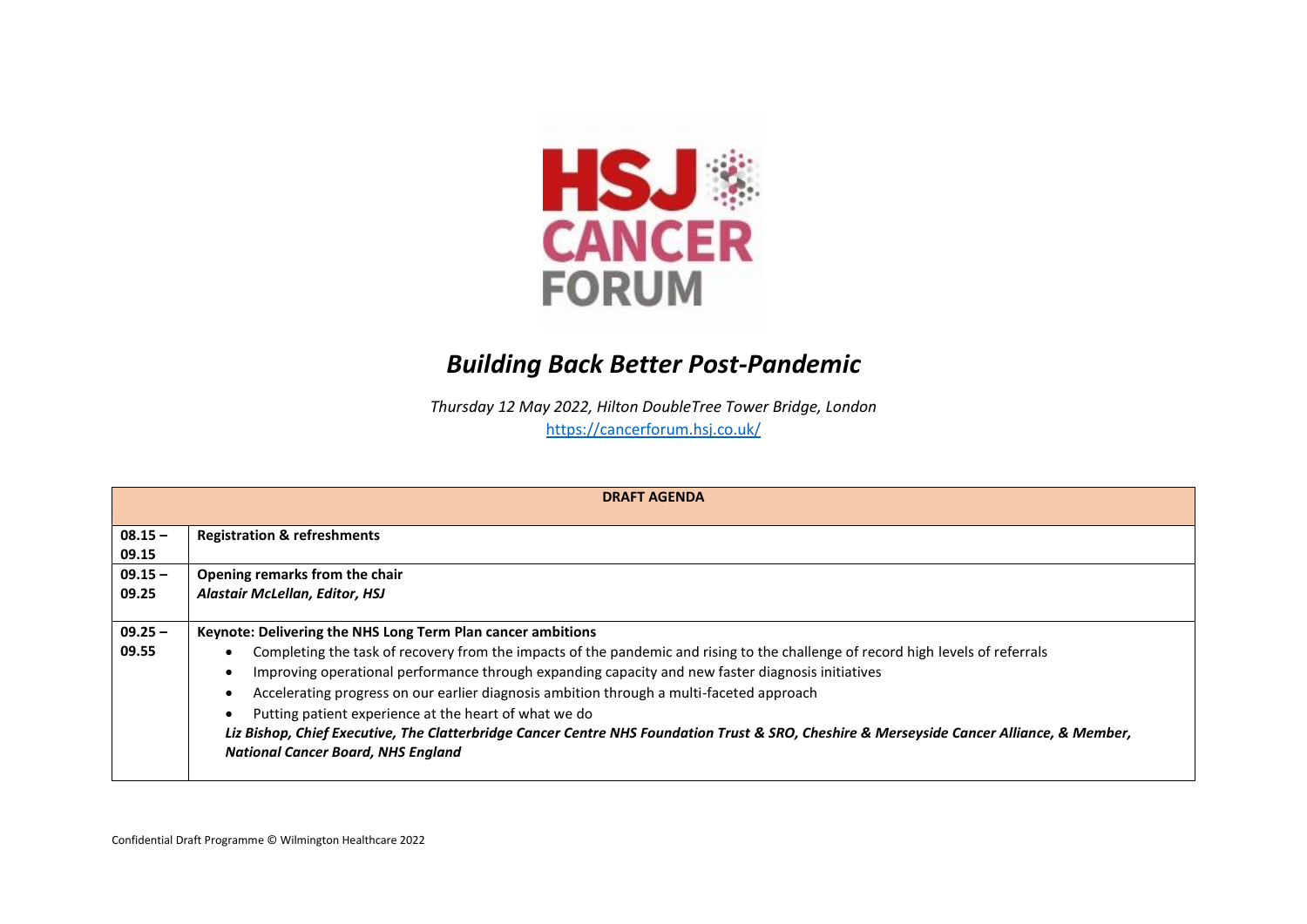| $09.55 -$ | Panel: Rising to the challenge of a post pandemic recovery                                                                                                                                                                                                                                 |  |  |  |  |
|-----------|--------------------------------------------------------------------------------------------------------------------------------------------------------------------------------------------------------------------------------------------------------------------------------------------|--|--|--|--|
| 10.35     | Adopting a 'whole system' thinking encompassing new treatments for better outcomes, reduce toxicity, and simplifying administration                                                                                                                                                        |  |  |  |  |
|           | What has the Covid pandemic taught us about collaboration? How do we embed this in practice?<br>Leveraging advances in telemedicine and remote consultations                                                                                                                               |  |  |  |  |
|           |                                                                                                                                                                                                                                                                                            |  |  |  |  |
|           | Artificial intelligence and wearables for remote patient monitoring to deliver patient convenience and service efficiencies<br>$\bullet$                                                                                                                                                   |  |  |  |  |
|           | Expanding drive through services and self-administered treatments at home<br>$\bullet$                                                                                                                                                                                                     |  |  |  |  |
|           | How more tolerable treatments (oral and subcutaneous delivery) can increase throughput, ease capacity issues, and improve the patient                                                                                                                                                      |  |  |  |  |
|           | experience                                                                                                                                                                                                                                                                                 |  |  |  |  |
|           | What's the latest thinking about the risks of surgery where patients have had Covid?                                                                                                                                                                                                       |  |  |  |  |
|           | Moderator: Alastair McLellan, Editor, HSJ                                                                                                                                                                                                                                                  |  |  |  |  |
|           | Panellists:                                                                                                                                                                                                                                                                                |  |  |  |  |
|           | Roland Kreissig, General Manager, Oncology UK & Ireland, Novartis                                                                                                                                                                                                                          |  |  |  |  |
|           | Liz Bishop, Chief Executive, The Clatterbridge Cancer Centre NHS Foundation Trust & SRO, Cheshire & Merseyside Cancer Alliance, & Member,<br><b>National Cancer Board, NHS England</b>                                                                                                     |  |  |  |  |
|           |                                                                                                                                                                                                                                                                                            |  |  |  |  |
|           | Lynda Thomas, Chief Executive, Macmillan Cancer Support                                                                                                                                                                                                                                    |  |  |  |  |
|           | Geoff Bellingan, Medical Director, Cancer & Surgery Board, UCLH                                                                                                                                                                                                                            |  |  |  |  |
|           |                                                                                                                                                                                                                                                                                            |  |  |  |  |
| $10.35 -$ | Morning break for refreshments & networking                                                                                                                                                                                                                                                |  |  |  |  |
| 11.00     |                                                                                                                                                                                                                                                                                            |  |  |  |  |
| $11.00 -$ | <b>Interactive Discussion Groups</b>                                                                                                                                                                                                                                                       |  |  |  |  |
| 12.05     | Interactive roundtable discussions, each $25$ mins duration, so attendees can choose 2 of the following topics:                                                                                                                                                                            |  |  |  |  |
|           | 1. Innovative payment models to unlock new cancer treatments for patients                                                                                                                                                                                                                  |  |  |  |  |
|           | Is it time for more innovative outcomes-based payment models to ensure faster and broader patient access to new cancer drugs? Industry,                                                                                                                                                    |  |  |  |  |
|           | healthcare providers, professionals and patient organisations have a shared agenda to ensure that new licensed innovations in rare, less                                                                                                                                                   |  |  |  |  |
|           | common and challenging cancer treatment areas reach all suitable patients as quickly as possible. One major barrier is how innovation is                                                                                                                                                   |  |  |  |  |
|           | incentivised and appropriately valued. The UK has a strong track record on early access through the Cancer Drugs Fund but the high level of                                                                                                                                                |  |  |  |  |
|           | conditional approvals could reflect gaps in data or an unwillingness to embrace new thinking in assessment and payment models. Our                                                                                                                                                         |  |  |  |  |
|           |                                                                                                                                                                                                                                                                                            |  |  |  |  |
|           | discussion will centre on collaborating in evidence generation and exploring what could be the most effective payment models, such as                                                                                                                                                      |  |  |  |  |
|           | outcomes-based schemes, which could see the NHS as the destination for full and fast access and uptake, resulting in much improved patient                                                                                                                                                 |  |  |  |  |
|           | benefits.                                                                                                                                                                                                                                                                                  |  |  |  |  |
|           | Moderators: Jack Harris, VP & Head of UK Oncology & John Lynes, UK Director of Gynaecological Oncology Medical Affairs, GSK                                                                                                                                                                |  |  |  |  |
|           |                                                                                                                                                                                                                                                                                            |  |  |  |  |
|           | 2. Good quality, personalised care - who's falling through the gaps and how do we reach them?                                                                                                                                                                                              |  |  |  |  |
|           | The evidence shows that there is significant variation in people with cancer receiving good quality personalised care, so tackling inequalities<br>must be our priority. We know from the National Cancer Patient Experience Survey that people from some ethnically diverse groups report |  |  |  |  |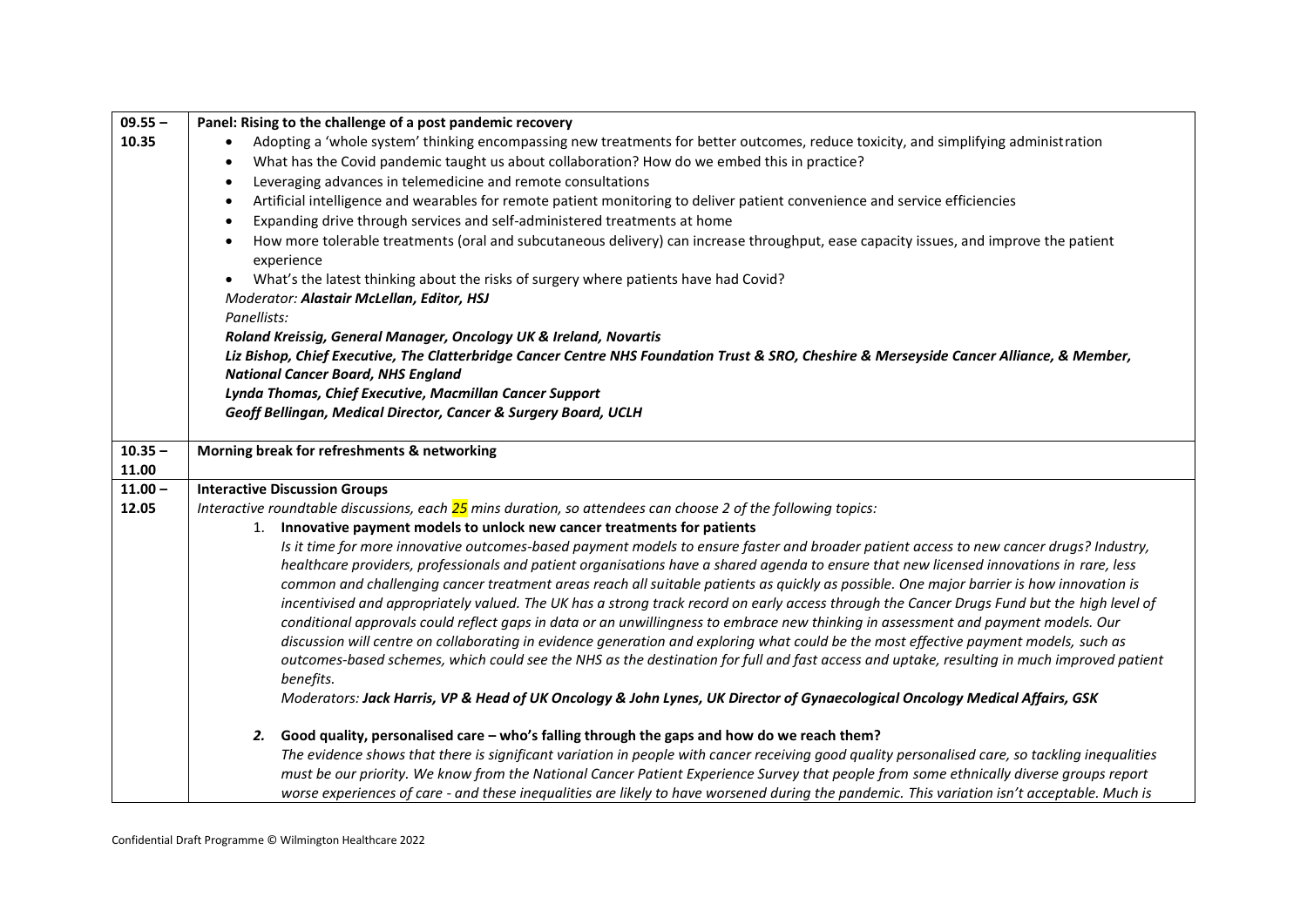|           |                                                                                                                   | riding on the Government's forthcoming 10-year National Cancer Plan, but in the meantime - what is the system doing to address the             |  |  |  |  |
|-----------|-------------------------------------------------------------------------------------------------------------------|------------------------------------------------------------------------------------------------------------------------------------------------|--|--|--|--|
|           | inequalities that exist, and what are you doing in your services?                                                 |                                                                                                                                                |  |  |  |  |
|           | Moderators: Emma Tingley, Head of Partnerships & Zoe Kabir, Head of Operational Support, Macmillan Cancer Support |                                                                                                                                                |  |  |  |  |
|           |                                                                                                                   | 3. Al technologies to revolutionise cancer care                                                                                                |  |  |  |  |
|           |                                                                                                                   | Artificial Intelligence (AI) is a buzz word in cancer care. But what does it actually mean? How can we differentiate the real problems at hand |  |  |  |  |
|           |                                                                                                                   | from the fiction that's floating around? This session will look to co-create a real problem to fix as a starting point for the advancement of  |  |  |  |  |
|           |                                                                                                                   | prediction, automation and patient care.                                                                                                       |  |  |  |  |
|           |                                                                                                                   | Moderator: Konrad Dobschuetz, Head of Customer Solutions, Digital & Health Innovation & Lead, BIOME UK, Novartis                               |  |  |  |  |
|           |                                                                                                                   |                                                                                                                                                |  |  |  |  |
|           | 4. System readiness for cell therapies                                                                            |                                                                                                                                                |  |  |  |  |
|           | Moderator: Anita Ralli, Associate Director of Government Affairs, Gilead Sciences                                 |                                                                                                                                                |  |  |  |  |
|           | Can data alleviate the cancer workforce crisis?<br>5.                                                             |                                                                                                                                                |  |  |  |  |
|           |                                                                                                                   | Moderators: Chris Thomas, Head of the Commission on Health & Prosperity, Institute for Public Policy Research (IPPR) & Chris Lowry, Public     |  |  |  |  |
|           | <b>Affairs Manager, Eli Lilly</b>                                                                                 |                                                                                                                                                |  |  |  |  |
|           | 6.                                                                                                                | Breast cancer and the 10 year plan                                                                                                             |  |  |  |  |
|           |                                                                                                                   | This interactive discussion will focus on what needs to happen to improve breast cancer diagnosis, treatment and care with an opportunity to   |  |  |  |  |
|           |                                                                                                                   | share examples of success and best practice. We'll cover topical issues such as the workforce crisis, the impact of the pandemic on early      |  |  |  |  |
|           |                                                                                                                   | diagnosis and meeting the needs of people living with secondary (metastatic) breast cancer.                                                    |  |  |  |  |
|           |                                                                                                                   | Moderator: Baroness Delyth Morgan, Chief Executive, Breast Cancer Now                                                                          |  |  |  |  |
|           |                                                                                                                   |                                                                                                                                                |  |  |  |  |
| $12.05 -$ | <b>Transition</b>                                                                                                 |                                                                                                                                                |  |  |  |  |
| 12.10     |                                                                                                                   |                                                                                                                                                |  |  |  |  |
| $12.10 -$ |                                                                                                                   | Panel: Tackling inequality in cancer care and treatment                                                                                        |  |  |  |  |
| 12.50     | $\bullet$                                                                                                         | What is the patient experience? And the relationship between patient and care giver?                                                           |  |  |  |  |
|           | Equality of voice, and the input from frequently ignored communities/patient groups<br>$\bullet$                  |                                                                                                                                                |  |  |  |  |
|           | Digital inequality as Covid prompted more digital and remote consultations<br>$\bullet$                           |                                                                                                                                                |  |  |  |  |
|           | Improving access to services, and the ability to self-manage<br>$\bullet$                                         |                                                                                                                                                |  |  |  |  |
|           |                                                                                                                   | How do we allocate resources optimally to address these inequalities in care and treatment?                                                    |  |  |  |  |
|           | Moderator: Véronique Walsh, General Manager, UK & Ireland & Vice President, Gilead Sciences                       |                                                                                                                                                |  |  |  |  |
|           | Panellists:                                                                                                       |                                                                                                                                                |  |  |  |  |
|           |                                                                                                                   | Majid Kazmi, Director, Cancer & Surgery Group & Deputy Medical Director, Guy's & St Thomas' NHS Foundation Trust                               |  |  |  |  |
|           | Michelle Mitchell, Chief Executive, Cancer Research UK                                                            |                                                                                                                                                |  |  |  |  |
|           | Stewart O'Callaghan, Founder & Chief Executive, Live Through This                                                 |                                                                                                                                                |  |  |  |  |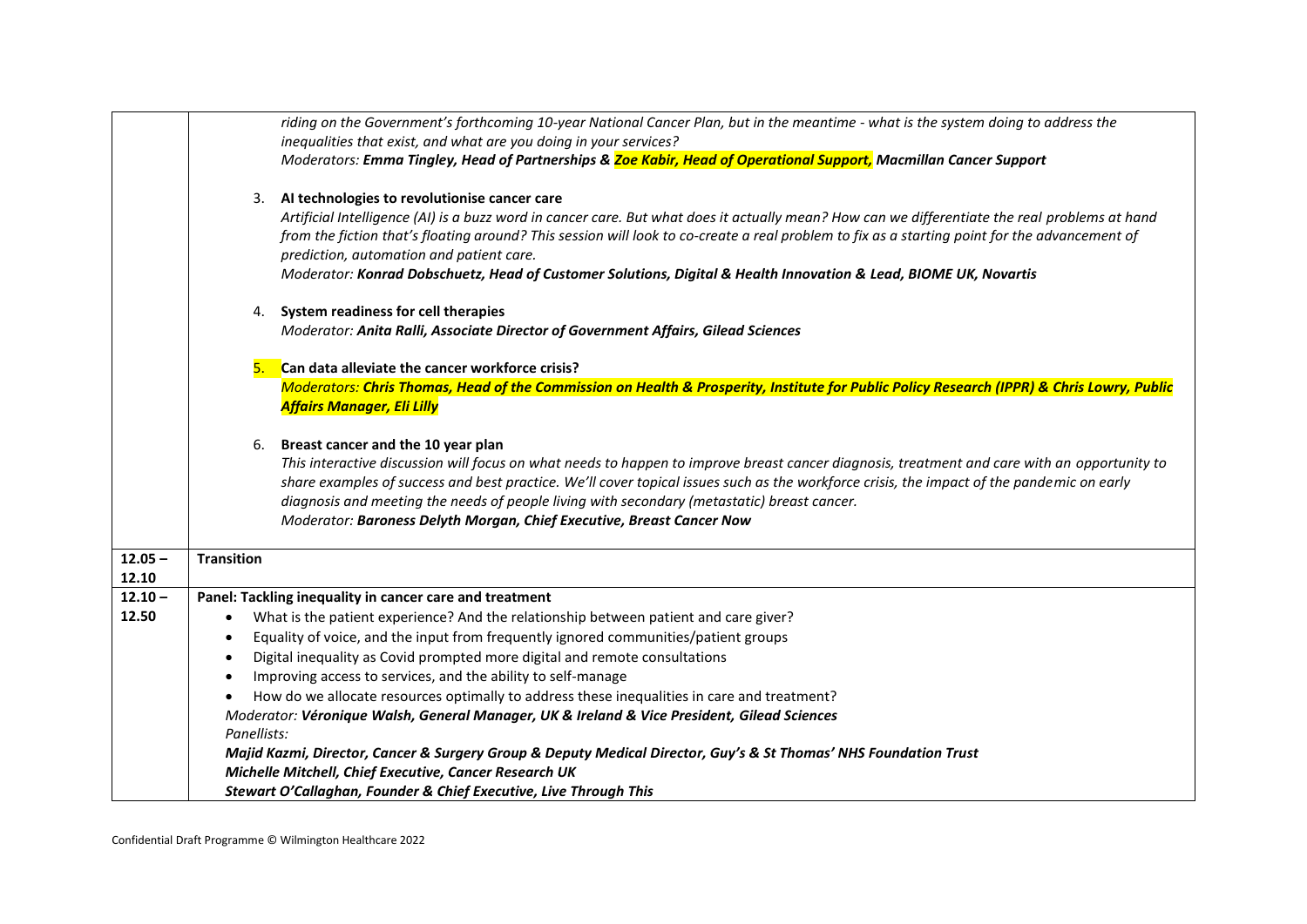| Georgette Oni, Consultant Oncoplastic Surgeon, Nottingham University Hospitals NHS Trust & Trustee, Breast Cancer Now                                                                                                                                                               |                                                                                                                                                                                                                                                                                                                                                                                                                                                                                                                                          |  |  |  |  |
|-------------------------------------------------------------------------------------------------------------------------------------------------------------------------------------------------------------------------------------------------------------------------------------|------------------------------------------------------------------------------------------------------------------------------------------------------------------------------------------------------------------------------------------------------------------------------------------------------------------------------------------------------------------------------------------------------------------------------------------------------------------------------------------------------------------------------------------|--|--|--|--|
| $12.50 -$<br>Lunch                                                                                                                                                                                                                                                                  |                                                                                                                                                                                                                                                                                                                                                                                                                                                                                                                                          |  |  |  |  |
|                                                                                                                                                                                                                                                                                     |                                                                                                                                                                                                                                                                                                                                                                                                                                                                                                                                          |  |  |  |  |
| $13.50 -$                                                                                                                                                                                                                                                                           |                                                                                                                                                                                                                                                                                                                                                                                                                                                                                                                                          |  |  |  |  |
|                                                                                                                                                                                                                                                                                     |                                                                                                                                                                                                                                                                                                                                                                                                                                                                                                                                          |  |  |  |  |
| Supporting the separation of acute and elective diagnostics, providing capacity away from the hospital setting<br>$\bullet$                                                                                                                                                         |                                                                                                                                                                                                                                                                                                                                                                                                                                                                                                                                          |  |  |  |  |
| $\bullet$                                                                                                                                                                                                                                                                           |                                                                                                                                                                                                                                                                                                                                                                                                                                                                                                                                          |  |  |  |  |
| Leveraging digital technologies to optimise efficiency and administration<br>$\bullet$                                                                                                                                                                                              |                                                                                                                                                                                                                                                                                                                                                                                                                                                                                                                                          |  |  |  |  |
|                                                                                                                                                                                                                                                                                     |                                                                                                                                                                                                                                                                                                                                                                                                                                                                                                                                          |  |  |  |  |
| Moderator: Alastair McLellan, Editor, HSJ                                                                                                                                                                                                                                           |                                                                                                                                                                                                                                                                                                                                                                                                                                                                                                                                          |  |  |  |  |
| Panellists:                                                                                                                                                                                                                                                                         |                                                                                                                                                                                                                                                                                                                                                                                                                                                                                                                                          |  |  |  |  |
| Roger Prudham, Clinical Director, Northern Care Alliance<br>Ian Francis, Deputy Medical Director & Clinical Director for Cancer & Surgery, Queen Victoria Hospital NHS Foundation Trust<br>Michaela Golodnitski, Programme Lead - Diagnostics, Humber, Coast & Vale Cancer Alliance |                                                                                                                                                                                                                                                                                                                                                                                                                                                                                                                                          |  |  |  |  |
|                                                                                                                                                                                                                                                                                     |                                                                                                                                                                                                                                                                                                                                                                                                                                                                                                                                          |  |  |  |  |
|                                                                                                                                                                                                                                                                                     |                                                                                                                                                                                                                                                                                                                                                                                                                                                                                                                                          |  |  |  |  |
| Stakeholders, governance, accountability, and transparency<br>$\bullet$                                                                                                                                                                                                             |                                                                                                                                                                                                                                                                                                                                                                                                                                                                                                                                          |  |  |  |  |
| $\bullet$                                                                                                                                                                                                                                                                           |                                                                                                                                                                                                                                                                                                                                                                                                                                                                                                                                          |  |  |  |  |
| $\bullet$                                                                                                                                                                                                                                                                           |                                                                                                                                                                                                                                                                                                                                                                                                                                                                                                                                          |  |  |  |  |
| How do alliances tackle inequalities both between and within alliances?                                                                                                                                                                                                             |                                                                                                                                                                                                                                                                                                                                                                                                                                                                                                                                          |  |  |  |  |
| How do alliances develop and spread innovation between and within alliances?                                                                                                                                                                                                        |                                                                                                                                                                                                                                                                                                                                                                                                                                                                                                                                          |  |  |  |  |
| Moderator: Alastair McLellan, Editor, HSJ                                                                                                                                                                                                                                           |                                                                                                                                                                                                                                                                                                                                                                                                                                                                                                                                          |  |  |  |  |
| Panellists:                                                                                                                                                                                                                                                                         |                                                                                                                                                                                                                                                                                                                                                                                                                                                                                                                                          |  |  |  |  |
| David Shackley, Medical Director, Greater Manchester Cancer & Clinical Lead, Manchester Academic Health Science Centre (MAHSC) & Consultant,<br><b>Salford Royal NHS Foundation Trust</b>                                                                                           |                                                                                                                                                                                                                                                                                                                                                                                                                                                                                                                                          |  |  |  |  |
| Amanda Pleavin, Managing Director, East of England Cancer Alliance                                                                                                                                                                                                                  |                                                                                                                                                                                                                                                                                                                                                                                                                                                                                                                                          |  |  |  |  |
| Amelia Randle, Clinical Chair, Somerset, Wiltshire, Avon & Gloucestershire Cancer Alliance                                                                                                                                                                                          |                                                                                                                                                                                                                                                                                                                                                                                                                                                                                                                                          |  |  |  |  |
| Ian Vousden, Programme Director, Kent & Medway Cancer Alliance, NHSE/I South East                                                                                                                                                                                                   |                                                                                                                                                                                                                                                                                                                                                                                                                                                                                                                                          |  |  |  |  |
| Afternoon break for refreshments & networks                                                                                                                                                                                                                                         |                                                                                                                                                                                                                                                                                                                                                                                                                                                                                                                                          |  |  |  |  |
|                                                                                                                                                                                                                                                                                     |                                                                                                                                                                                                                                                                                                                                                                                                                                                                                                                                          |  |  |  |  |
| Chair: Giles Maskell, Consultant Radiologist, Royal Cornwall<br><b>Hospitals NHS Trust</b>                                                                                                                                                                                          | Chair: Ben Clover, Bureau Chief, HSJ                                                                                                                                                                                                                                                                                                                                                                                                                                                                                                     |  |  |  |  |
|                                                                                                                                                                                                                                                                                     | Panel: Making community diagnostics work<br>Building multi-disciplinary teams and nurse-led services<br>$\bullet$<br>Managing the community diagnostics workforce effectively<br>Pathway redesign and standards for rapid diagnostic services<br><b>Matt Gibson, Head of Diagnostic Imaging, Siemens</b><br>Panel: How Cancer Alliances are improving care, services and outcomes<br>Benefits of local and 'place-based' planning for cancer care and diagnostics<br>How useful are the alliances from a national programme perspective? |  |  |  |  |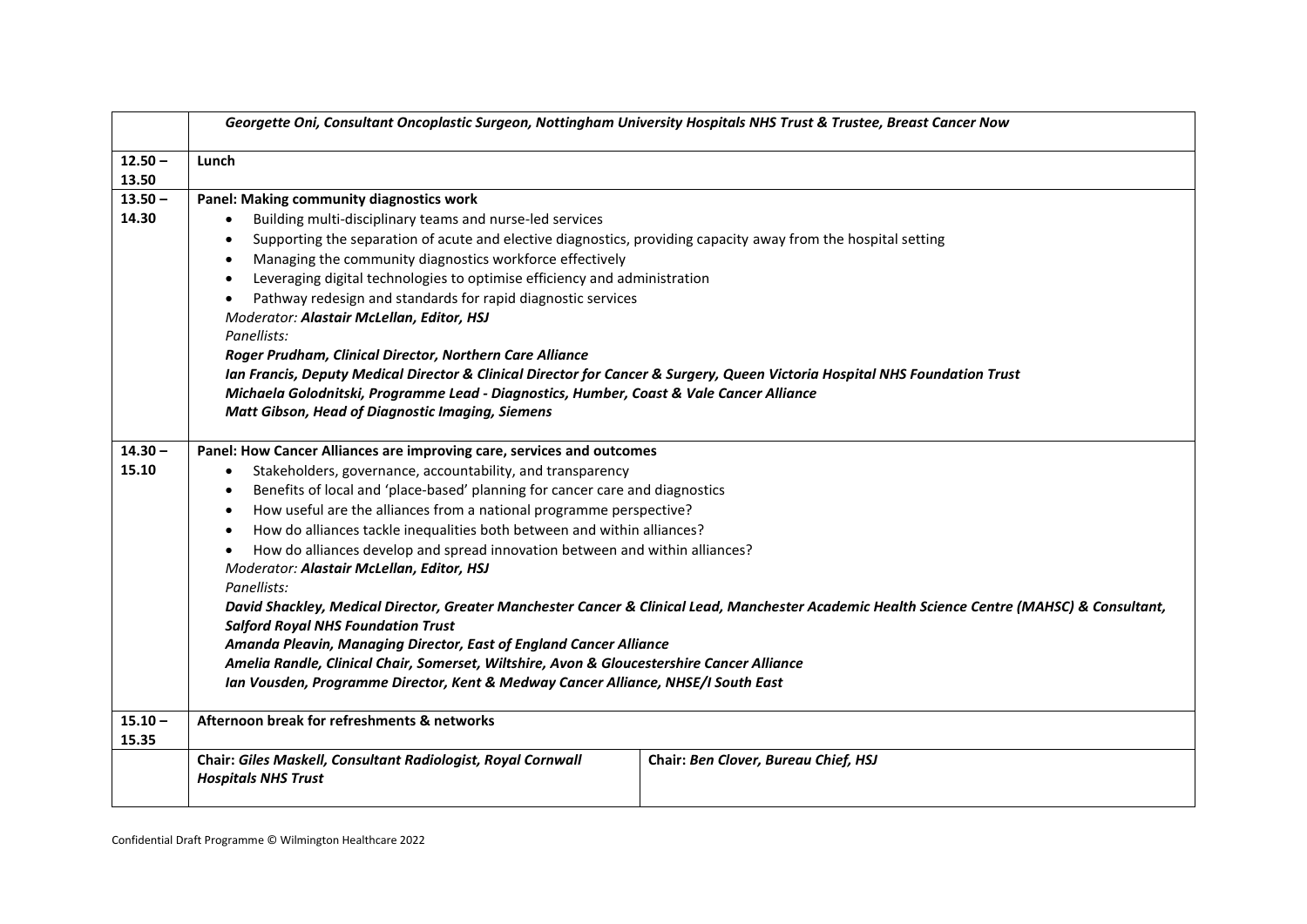| $15.35 -$<br>16.00 | How Cheshire & Merseyside Radiology Imaging Network (CAMRIN)<br>is developing Rapid Diagnostics Services (RDS)<br>Reviewing cancer imaging across the network<br>Optimising pathways and protocols<br>Integrating education and training where required<br>What results are we seeing so far?<br>$\bullet$<br>David White, Clinical Lead, Cheshire & Merseyside Imaging<br>Network                                                                                                                                                                                                                                                                                                                                                                                                                                                                                                                                                         | Advances in lung cancer care and treatment: Stereotactic ablative radiotherapy<br>(SABR)<br>Improving outcomes and the patient experience<br>$\bullet$<br>Optimising the SABR patient pathway<br>$\bullet$<br>Ensuring equitable access to SABR for lung cancer<br>$\bullet$<br>Implications for SABR in the NHS Long Term Plan<br>$\bullet$<br>Neil Bayman, Consultant Clinical Oncologist & Medical Director, The Christie NHS<br><b>Foundation Trust</b>                                                                                                                                                                                                                                         |
|--------------------|--------------------------------------------------------------------------------------------------------------------------------------------------------------------------------------------------------------------------------------------------------------------------------------------------------------------------------------------------------------------------------------------------------------------------------------------------------------------------------------------------------------------------------------------------------------------------------------------------------------------------------------------------------------------------------------------------------------------------------------------------------------------------------------------------------------------------------------------------------------------------------------------------------------------------------------------|-----------------------------------------------------------------------------------------------------------------------------------------------------------------------------------------------------------------------------------------------------------------------------------------------------------------------------------------------------------------------------------------------------------------------------------------------------------------------------------------------------------------------------------------------------------------------------------------------------------------------------------------------------------------------------------------------------|
| $16.00 -$<br>16.05 | <b>Transition</b>                                                                                                                                                                                                                                                                                                                                                                                                                                                                                                                                                                                                                                                                                                                                                                                                                                                                                                                          |                                                                                                                                                                                                                                                                                                                                                                                                                                                                                                                                                                                                                                                                                                     |
| $16.05 -$<br>16.30 | Combining breast cancer surgery with radiotherapy<br>Getting it Right First Time<br>What does it mean for patient outcomes?<br>Optimising the use of your resources<br>Reducing unnecessary hospital visits and minimising<br>$\bullet$<br>unnecessary interventions<br>Jayant Vaidya, Professor of Surgery & Oncology, University College<br><b>Hospitals NHS Foundation Trust</b>                                                                                                                                                                                                                                                                                                                                                                                                                                                                                                                                                        | Cancer susceptibility genetics for risk stratification to inform cancer prevention and<br>early detection<br>Identification of individuals at elevated risk of cancer enables us to target resources<br>for screening and early detection to those in who the impact will be greatest. Prof<br>Turnbull will discuss the role of cancer susceptibility genetics, including polygenic risk<br>scores, for cancer risk stratification, with the aim of improving resource use in early<br>detection and prevention.<br>Clare Turnbull, Professional of Translational Cancer Genetics, Institute of Cancer<br>Research & Consultant in Clinical Cancer Genetics, Royal Marsden NHS Foundation<br>Trust |
| $16.30 -$<br>16.35 | <b>Transition</b>                                                                                                                                                                                                                                                                                                                                                                                                                                                                                                                                                                                                                                                                                                                                                                                                                                                                                                                          |                                                                                                                                                                                                                                                                                                                                                                                                                                                                                                                                                                                                                                                                                                     |
| $16.35 -$<br>17.15 | Closing Panel: Building the cancer workforce, for now and the future<br>What does Health Education England say about the cancer workforce plan?<br>$\bullet$<br>Growing and retaining the future cancer workforce - developing cancer career and education frameworks, educational opportunities and new<br>$\bullet$<br>routes to cancer careers<br>Building the skills, knowledge and expertise of your staff to effectively support people with cancer<br>Increasing capacity through international recruitment<br>Exploring approaches to improve staff recruitment and retention<br>How might the work done by the National Breast Imaging Academy be replicated in other areas?<br>Moderator: Alastair McLellan, Editor, HSJ<br>Panellists:<br>June Davis, Allied Health Professional Advisor, Macmillan Cancer Support<br>Laura Steele, President & General Manager, UK, Republic of Ireland & Northern Europe, Eli Lilly & Company |                                                                                                                                                                                                                                                                                                                                                                                                                                                                                                                                                                                                                                                                                                     |